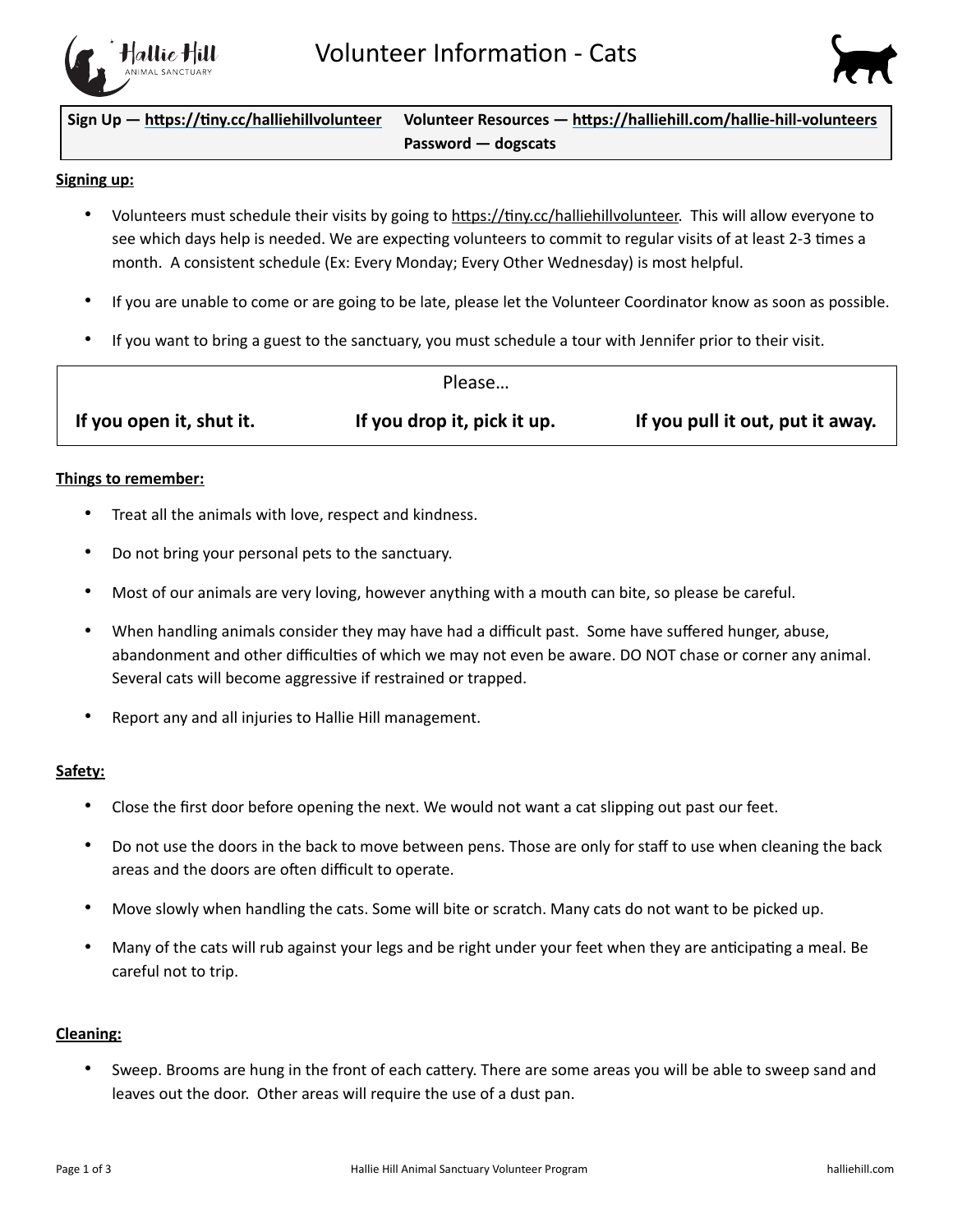# Volunteer Information - Cats

- Wipe down counters and shelves. Paper towels and spray cleaner are in the storage bins or hanging on the edge of the sinks. Be careful to put the paper towel roll away after use or the cats will shred it.
- Scoop litter. There are small white buckets available for scooping the soiled litter into. Soiled litter should be dumped into the large trash bins behind the cattery. Paper, cans or other trash should NOT be added to these bins. Please use the bin that is least full as they quickly get too heavy to dump. Add new litter to the boxes as needed. Leave scoops in the pen they are found instead of carrying them from pen to pen.
- Water bowls should be cleaned. There are fountains that plug in and bowls that automatically refill. There are bowls by the sinks that can be used to scoop the water from the bowls and pour it down the sink. The fountains can be unplugged, dumped and rinsed in the sinks. The small submersible pump should be rinsed to remove trapped hair.
- If the blankets are dirty, please pick them up and carry them to the tack room and put them in the laundry hamper. Sometimes the blankets can be shaken to remove the loose sand or fur and/or flipped over and re-used. A staff member will replace soiled blankets several times a week, so you do not need to replace any blanket you collect to be cleaned.
- Trash (such as cans, paper towels, and paper plates) can be placed into the trash cans found in the gated wooden enclosure behind the barn. Small bags of trash should be put into a can that has a liner. Kitchen sized bags or larger can be put into the larger unlined bins. If you want to recycle, you can rinse the cans and leave them in a bag in the tack room.

## **Quarantine Areas:**

- There are quarantine condos located upstairs in the bunkhouse and in the tack room. These are used when cats first arrive until they can be fully vetted, or occasionally when a resident is sick and needs special attention.
- If feeding and cleaning in quarantine areas, be careful not to transfer blankets, toys, bowls etc from one condo to another unless they are sanitized first. Use the litter scoop and broom that is designated for each condo.
- Do not allow the cats to come into contact with the cats in separate condos.

## **Feeding:**

- The cats are free fed dry kibble, but we don't want too much in the bowls at a time because it will get stale or even moldy. Don't put more than one inch of kibble in each bowl. If the kibble is damp, dispose of it and wipe out the bowl. Usually, you can pour the old kibble into one bowl, add a small amount of new kibble in each and sprinkle the older kibble on top. Occasionally, all the bowls need to be washed or wiped clean. We spread out the bowls because some cats prefer not to eat next to other cats.
- The cats are given approximately  $\frac{y}{2}$  can of wet food daily. Most pens need 5 or fewer cans total. You will need a bag to put the empty cans into. Bags are found in the front of each enclosure. You can put the food onto paper plates or use the washable plates. If the cats finish eating before you leave, please pick up the plates. If you use the washable ones, please rinse them. The paper plates can be disposed of.